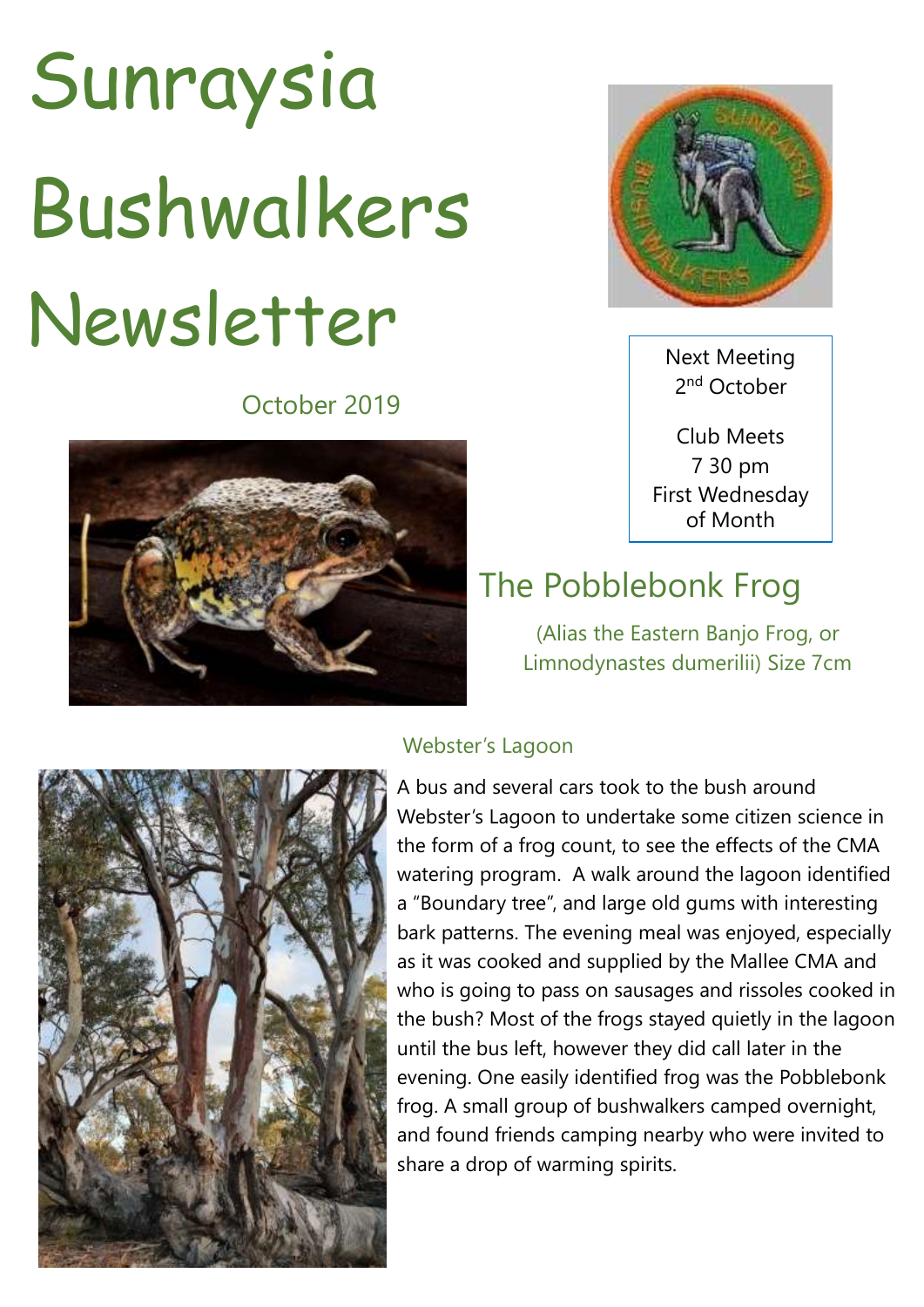

Sunday morning each person quietly enjoyed the bush in their own way, Matt went for a paddle in his canoe, Dick tried fishing, Wendy went for a walk, all sharing the enjoyment of being in the bush with the kangaroos and other campers.



Wendy displaying her ballet prowess.

We took a leisurely tour on the way home, scouting out other potential walking and camping choices.

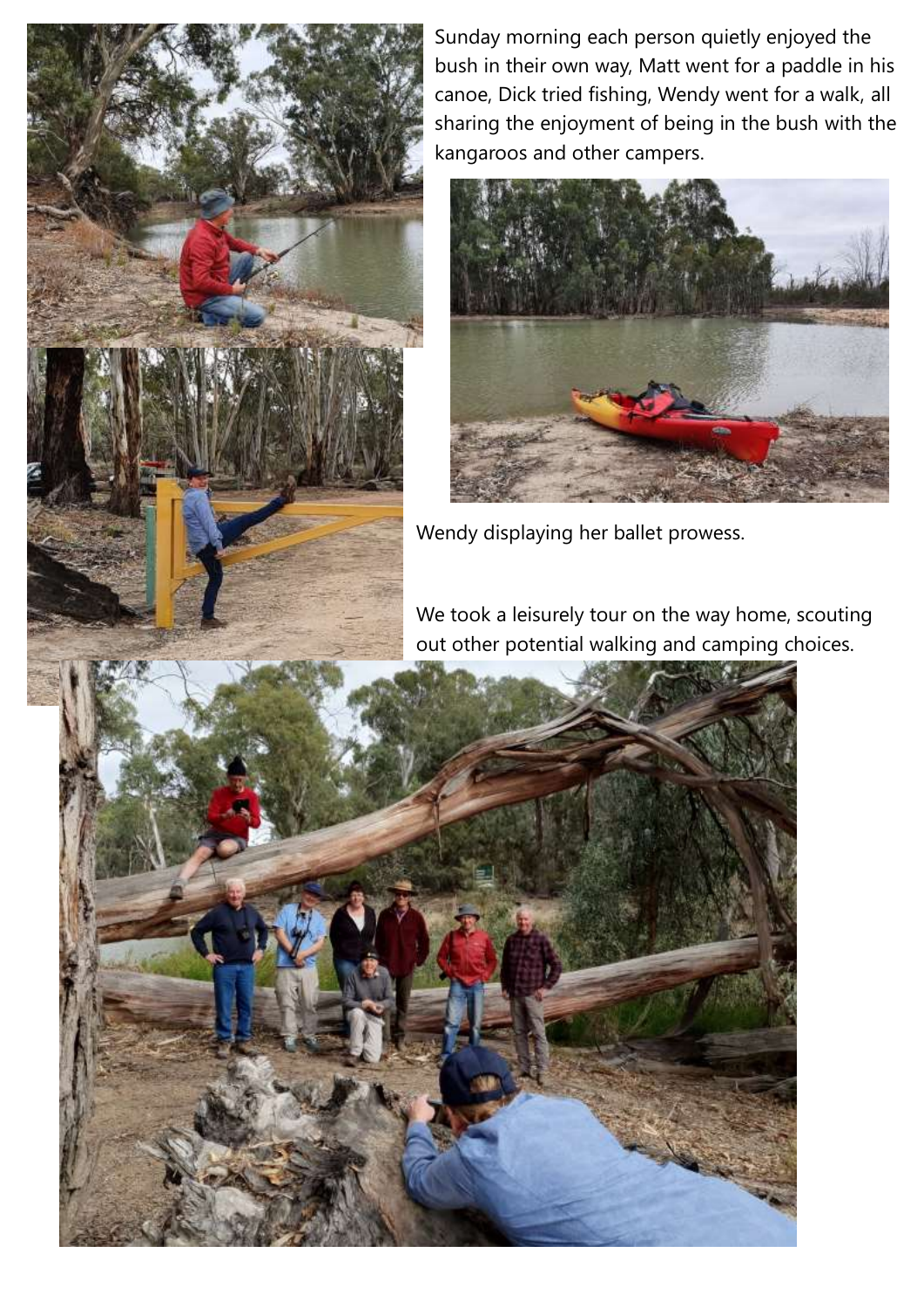## Calendar 2019

| Month     | Date                    | Activity                                         | Coordinators                    | Comments                                                                      | Grade                            |
|-----------|-------------------------|--------------------------------------------------|---------------------------------|-------------------------------------------------------------------------------|----------------------------------|
| September |                         |                                                  |                                 |                                                                               |                                  |
|           | $26 - 29th$             | Croajingolong<br>National Park                   | Parks Victoria<br>Robyn Korn    | Mike Grant                                                                    | Park<br>Maintenance              |
| October   | $5th - 6th$<br>12-13 th | Cathedral Range<br>State Park<br>Mopoke Hut to   | Parks Victoria<br>Natalie Brida | Overnight Pack                                                                | Park<br>Maintenance<br>Trek      |
|           | 19 <sup>th</sup>        | Mt Crozier Hike<br><b>Federation Walks</b>       |                                 | <b>Hike</b>                                                                   |                                  |
|           | 26th to 1st<br>November | Heysen Trail Mt<br>Compass to<br>Hahndorf 80 Kms | Michael Jobe                    | Cost Approx<br>\$350 Contact<br>Michael to<br>register your<br>interest       | Car shuffle, day<br>packs Cabins |
| November  | 10                      | Paddle/ Walk<br><b>Hattah Lakes</b>              | Matt Jones and<br>Peter Rhodes  | Canoe Pooling<br>available Meet<br>at Centro 8am<br>Bring lunch<br>and snacks |                                  |
|           | $23 - 24$               | Howqua Area<br>Alpine National<br>Park           | Parks Victoria<br>Nigel Watts   |                                                                               | Track<br>Maintenance             |
|           |                         |                                                  |                                 |                                                                               |                                  |







*I Look But What do I See!!*